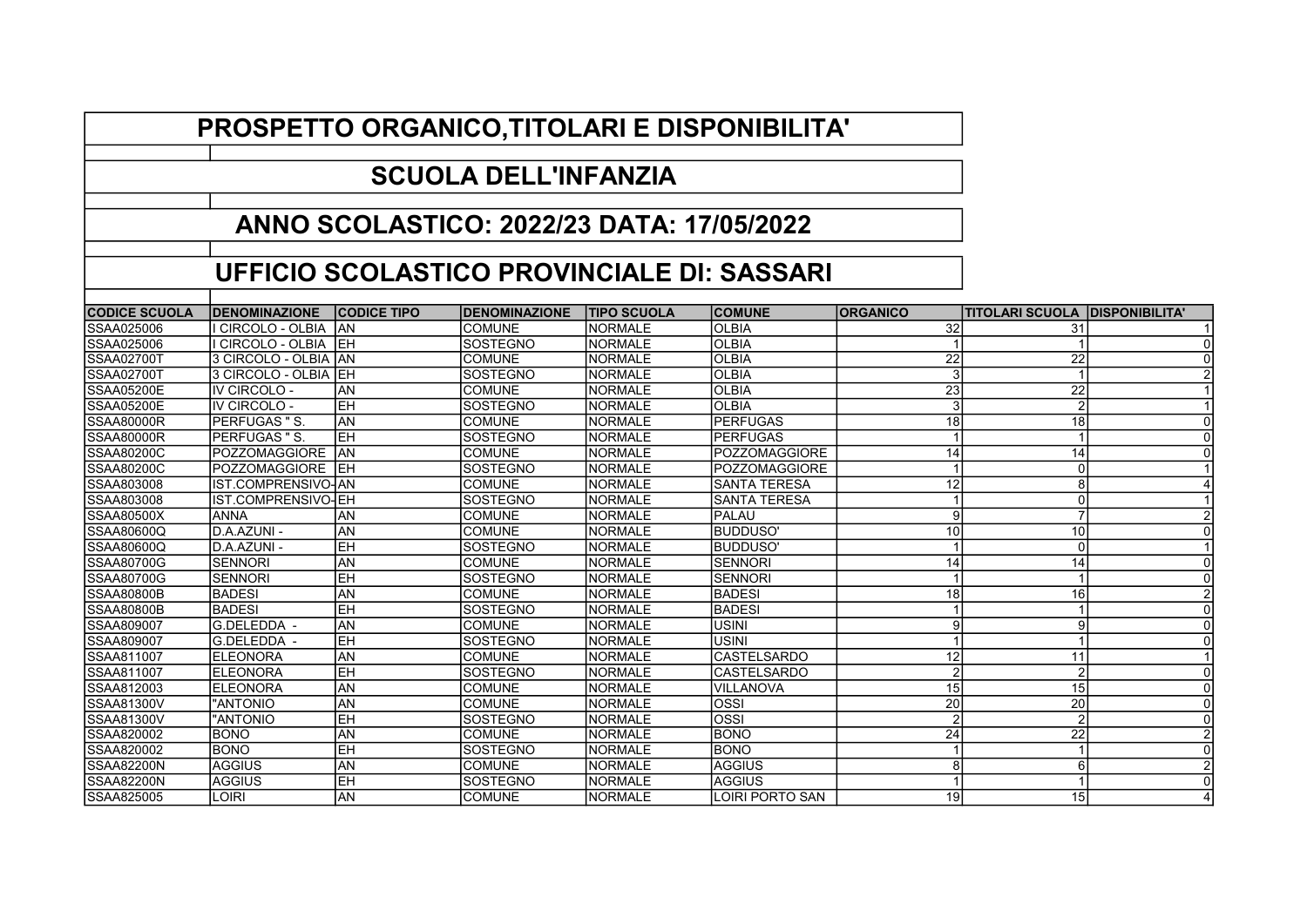| SSAA825005        | LOIRI                 | <b>IEH</b> | <b>SOSTEGNO</b> | INORMALE        | LOIRI PORTO SAN        | $\overline{2}$          |                 | -1             |
|-------------------|-----------------------|------------|-----------------|-----------------|------------------------|-------------------------|-----------------|----------------|
| ISSAA826001       | "INES GIAGHEDDU"- AN  |            | <b>COMUNE</b>   | INORMALE        | <b>CALANGIANUS</b>     | 10                      | 9               |                |
| <b>SSAA82800L</b> | OSILO                 | ΑN         | <b>COMUNE</b>   | <b>NORMALE</b>  | OSILO                  | 8                       | 8               | $\Omega$       |
| <b>SSAA82900C</b> | <b>ISTITUTO</b>       | AN         | <b>COMUNE</b>   | <b>NORMALE</b>  | <b>OLBIA</b>           | 14                      | 14              | $\Omega$       |
| SSAA82900C        | <b>ISTITUTO</b>       | EH         | <b>SOSTEGNO</b> | <b>NORMALE</b>  | <b>OLBIA</b>           |                         |                 | $\Omega$       |
| SSAA83000L        | IST.                  | AN         | <b>COMUNE</b>   | <b>NORMALE</b>  | <b>MONTI</b>           | 10                      | 10              | $\Omega$       |
| SSAA83100C        | G. ELIA LUTZU -       | AN         | <b>COMUNE</b>   | <b>NORMALE</b>  | <b>OSCHIRI</b>         | 8                       | 8               | $\Omega$       |
| SSAA832008        | C. ARZACHENA          | <b>AN</b>  | <b>COMUNE</b>   | <b>INORMALE</b> | <b>ARZACHENA</b>       | 24                      | 19              |                |
| SSAA832008        | C. ARZACHENA          | lЕH        | SOSTEGNO        | NORMALE         | <b>ARZACHENA</b>       | $\overline{\mathbf{4}}$ | $\Omega$        |                |
| SSAA833004        | <b>ISTITUTO</b>       | AN         | <b>COMUNE</b>   | <b>NORMALE</b>  | LA MADDALENA           | 19                      | 19              |                |
| SSAA83400X        | ARZACHENA N. 2        | AN         | <b>COMUNE</b>   | <b>NORMALE</b>  | <b>ARZACHENA</b>       | 6                       |                 |                |
| SSAA83400X        | <b>ARZACHENA N. 2</b> | ІЕН        | <b>SOSTEGNO</b> | NORMALE         | <b>ARZACHENA</b>       |                         |                 | $\Omega$       |
| SSAA83500Q        | THIESI                | AN         | <b>COMUNE</b>   | <b>NORMALE</b>  | <b>THIESI</b>          | 6                       | 6               | $\Omega$       |
| SSAA83500Q        | <b>THIESI</b>         | <b>EH</b>  | SOSTEGNO        | NORMALE         | <b>THIESI</b>          | $\overline{2}$          | $\overline{2}$  |                |
| SSAA83600G        | <b>ISTITUTO</b>       | AN         | <b>COMUNE</b>   | <b>NORMALE</b>  | IITTIRI                | 14                      | 14              | $\Omega$       |
| SSAA83600G        | <b>ISTITUTO</b>       | EH         | <b>SOSTEGNO</b> | <b>NORMALE</b>  | <b>ITTIRI</b>          | 3                       | 3               | $\Omega$       |
| SSAA838007        | "LATTE DOLCE"         | AN         | COMUNE          | <b>NORMALE</b>  | <b>SASSARI</b>         | 26                      | 26              | $\Omega$       |
| SSAA838007        | "LATTE DOLCE"         | EH         | SOSTEGNO        | <b>NORMALE</b>  | <b>SASSARI</b>         |                         |                 | $\Omega$       |
| ISSAA839003       | ' SALVATORE           | <b>AN</b>  | <b>COMUNE</b>   | NORMALE         | <b>SASSARI</b>         | 17                      | 17              | $\Omega$       |
| SSAA839003        | ' SALVATORE           | EH         | SOSTEGNO        | <b>NORMALE</b>  | <b>SASSARI</b>         | $\overline{1}$          |                 | $\Omega$       |
| SSAA840007        | I.C. PIAZZA DELLA     | AN         | <b>COMUNE</b>   | <b>NORMALE</b>  | <b>TEMPIO PAUSANIA</b> | 12                      | 12              |                |
| SSAA840007        | I.C. PIAZZA DELLA     | lEH        | SOSTEGNO        | <b>NORMALE</b>  | <b>TEMPIO PAUSANIA</b> | $\overline{2}$          | $\Omega$        |                |
| SSAA841003        | <b>ISTITUTO</b>       | AN         | <b>COMUNE</b>   | <b>NORMALE</b>  | PORTO TORRES           | 24                      | 24              | $\Omega$       |
| SSAA841003        | <b>ISTITUTO</b>       | <b>EH</b>  | SOSTEGNO        | <b>NORMALE</b>  | <b>PORTO TORRES</b>    | $\overline{2}$          | 2               | $\Omega$       |
| SSAA84200V        | I.C. 2 "DON           | AN         | <b>COMUNE</b>   | NORMALE         | PORTO TORRES           | 19                      | 19              | $\Omega$       |
| ISSAA84200V       | I.C. 2 "DON           | EH         | SOSTEGNO        | <b>NORMALE</b>  | <b>PORTO TORRES</b>    | 3                       |                 |                |
| SSAA84300P        | <b>ISTITUTO</b>       | <b>AN</b>  | <b>COMUNE</b>   | <b>NORMALE</b>  | <b>SORSO</b>           | $\overline{20}$         | 20              | $\Omega$       |
| SSAA84300P        | <b>ISTITUTO</b>       | EH         | <b>SOSTEGNO</b> | INORMALE        | <b>SORSO</b>           | 3                       | 3               | $\Omega$       |
| SSAA84400E        | <b>ISTITUTO</b>       | AN         | <b>COMUNE</b>   | <b>NORMALE</b>  | ALGHERO                | 14                      | 14              | $\overline{0}$ |
| <b>SSAA84400E</b> | <b>ISTITUTO</b>       | lЕH        | SOSTEGNO        | <b>NORMALE</b>  | ALGHERO                | $\overline{2}$          | $\overline{2}$  | $\Omega$       |
| <b>SSAA84500A</b> | <b>ISTITUTO</b>       | <b>AN</b>  | <b>COMUNE</b>   | <b>NORMALE</b>  | <b>ALGHERO</b>         | $\overline{22}$         | $\overline{22}$ | $\Omega$       |
| SSAA84500A        | <b>ISTITUTO</b>       | lΕH        | SOSTEGNO        | NORMALE         | ALGHERO                | $\overline{2}$          | $\overline{2}$  | $\Omega$       |
| SSAA846006        | <b>ISTITUTO</b>       | AN         | <b>COMUNE</b>   | NORMALE         | <b>ALGHERO</b>         | 10                      | 10              | $\Omega$       |
| SSAA846006        | <b>ISTITUTO</b>       | EH         | SOSTEGNO        | NORMALE         | <b>ALGHERO</b>         | $\overline{2}$          | $\overline{2}$  | $\Omega$       |
| ISSAA84800T       | <b>ISTITUTO</b>       | AN         | <b>COMUNE</b>   | NORMALE         | <b>OZIERI</b>          | 14                      | 14              | $\Omega$       |
| <b>SSAA84800T</b> | <b>ISTITUTO</b>       | EH         | SOSTEGNO        | <b>NORMALE</b>  | <b>OZIERI</b>          |                         |                 | $\Omega$       |
| <b>SSAA84900N</b> | <b>MONTE ROSELLO</b>  | lan        | <b>COMUNE</b>   | <b>NORMALE</b>  | <b>SASSARI</b>         | 27                      | 27              | $\Omega$       |
| ISSAA84900N       | MONTE ROSELLO         | <b>IEH</b> | <b>SOSTEGNO</b> | INORMALE        | <b>SASSARI</b>         | $\overline{2}$          | $\overline{2}$  | $\Omega$       |
| SSAA84905V        | <b>SCUOLA</b>         | AN         | <b>COMUNE</b>   | OSPEDALIERA     | <b>SASSARI</b>         |                         |                 | $\Omega$       |
| SSAA85000T        | <b>MONTE ROSELLO</b>  | AN         | <b>COMUNE</b>   | <b>NORMALE</b>  | <b>SASSARI</b>         | 10                      | 10              | $\Omega$       |
| ISSAA85000T       | <b>MONTE ROSELLO</b>  | leh        | SOSTEGNO        | <b>INORMALE</b> | <b>SASSARI</b>         | $\overline{2}$          | $\overline{2}$  | $\Omega$       |
| SSAA85100N        | "LI PUNTI"            | AN         | <b>COMUNE</b>   | NORMALE         | <b>SASSARI</b>         | 26                      | 26              | $\Omega$       |
| <b>SSAA85100N</b> | "LI PUNTI"            | EH         | SOSTEGNO        | <b>NORMALE</b>  | <b>SASSARI</b>         |                         |                 | $\Omega$       |
| SSAA85200D        | <b>SAN DONATO</b>     | <b>AN</b>  | <b>COMUNE</b>   | NORMALE         | <b>SASSARI</b>         | 23                      | 23              | $\Omega$       |